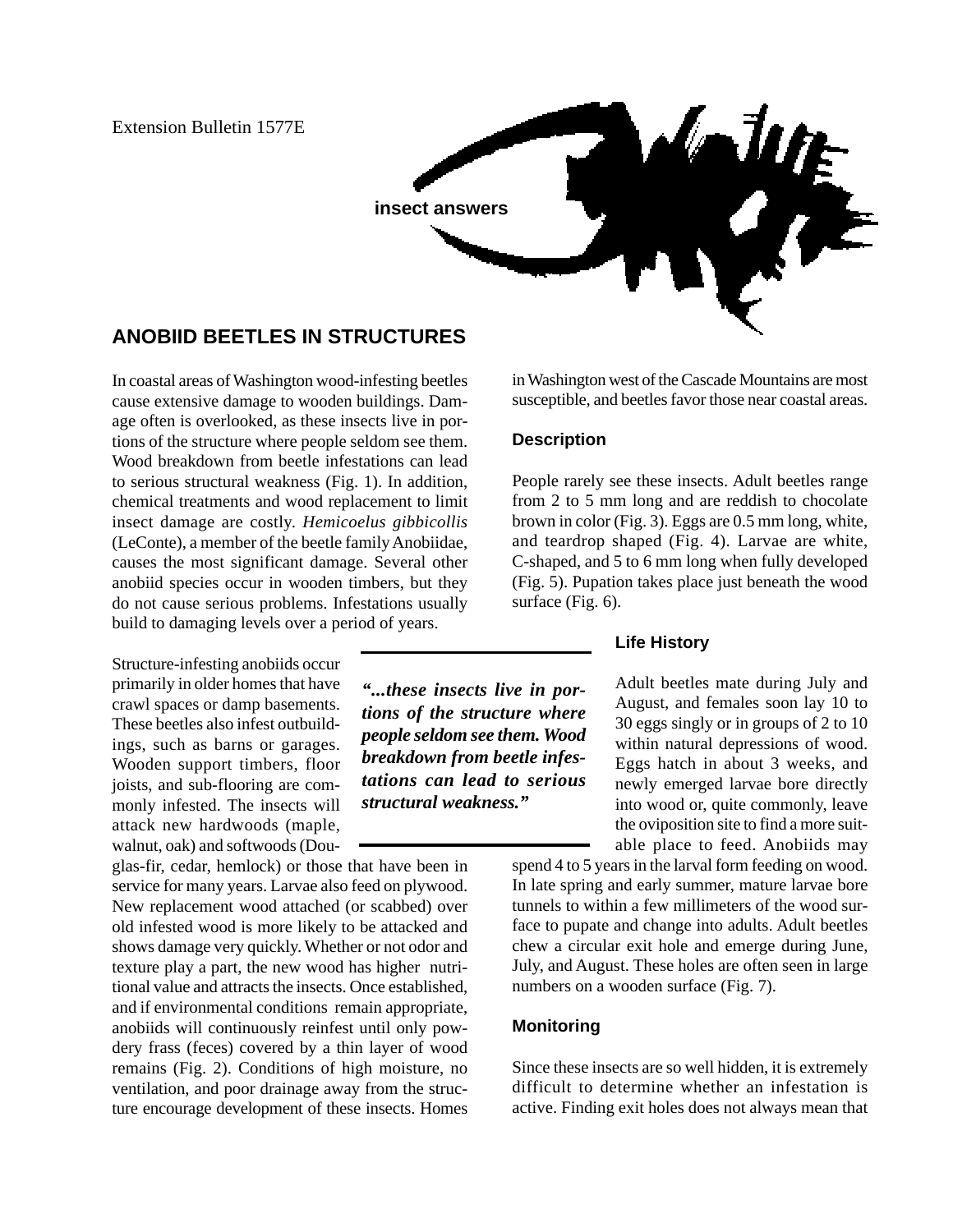anobiids still are feeding within the wood. Discovering frass as it is pushed out of exit holes is the best indicator of larval activity (Fig. 8). Remember that frass can filter out of exit holes due to normal activities in upper levels of a building. Often infestations will die out for undetermined reasons. Before undertaking control measures, have the building inspected and try to determine infestation levels. To check for new frass being expelled, place a black background under areas that are suspect for several weeks during summer months, or paint portions of wooden surfaces to look for new adult exit holes. Researchers are currently testing light traps to catch adult beetles in crawl spaces. Low levels of activity (that is, a few exit holes in one or two boards in the building) do not warrant control.

Use a hammer to tap on wood and listen for differences in sounds. If the wood does not sound solid, anobiids may be present. When a knife penetrates easily into the timber and dustlike frass appears, examine that portion of the structure further to determine if wood replacement or other treatments are necessary. Homes that show signs of damaged wood and beetle exit holes, that have damp crawl spaces or standing water from poor drainage, or that have inadequate ventilation are prime candidates for active infestations.

### **Control**

Several methods must be used together for anobiid control to work successfully.

**Cultural control**—Anobiid beetles thrive best in wood when moisture content ranges between 14%

and 20 %. Lowering wood moisture by ventilation (vents near corners are especially important), repairing gutters, positioning vapor barriers to cover the entire crawl space floor, and replacing wood are the best ways to reduce anobiid populations. Remove scraps of lumber, such as form boards, from crawl spaces. These may contain beetle larvae. When replacing wood, take out as much infested material as possible and burn it. These insects will not reinfest wooden surfaces that have been painted or varnished. Abandoned buildings that harbor active infestations should be torn down if practical.

**Chemical control**— Pest control applicators use chlorpyrifos (Dursban) and borate (disodium octaborate tetrahydrate) to treat anobiid infestations. If applications are timed for use during the adult emergence period, they can be very effective. However, these insecticides only penetrate a few millimeters into most wood, and larvae that live deep inside a timber may not contact the material for several years. During this time, the effectiveness of these compounds will decrease. Use pressure-treated wood for any structural wood which is in contact with soil. Remove subfloor insulation before applying chemicals to control these wood-infesting beetles effectively.

**Tenting and fumigating** is becoming more widespread as a means to control many insects. For the most part, fumigations can effectively eliminate pest insects from a structure. However, this procedure will not prevent reinfestations. Fumigations are not recommended due to their high cost and lack of lasting (residual) protection. An overall program that reduces



**Fig. 1. Beetle damaged floor. Fig. 2. Infested plywood.**